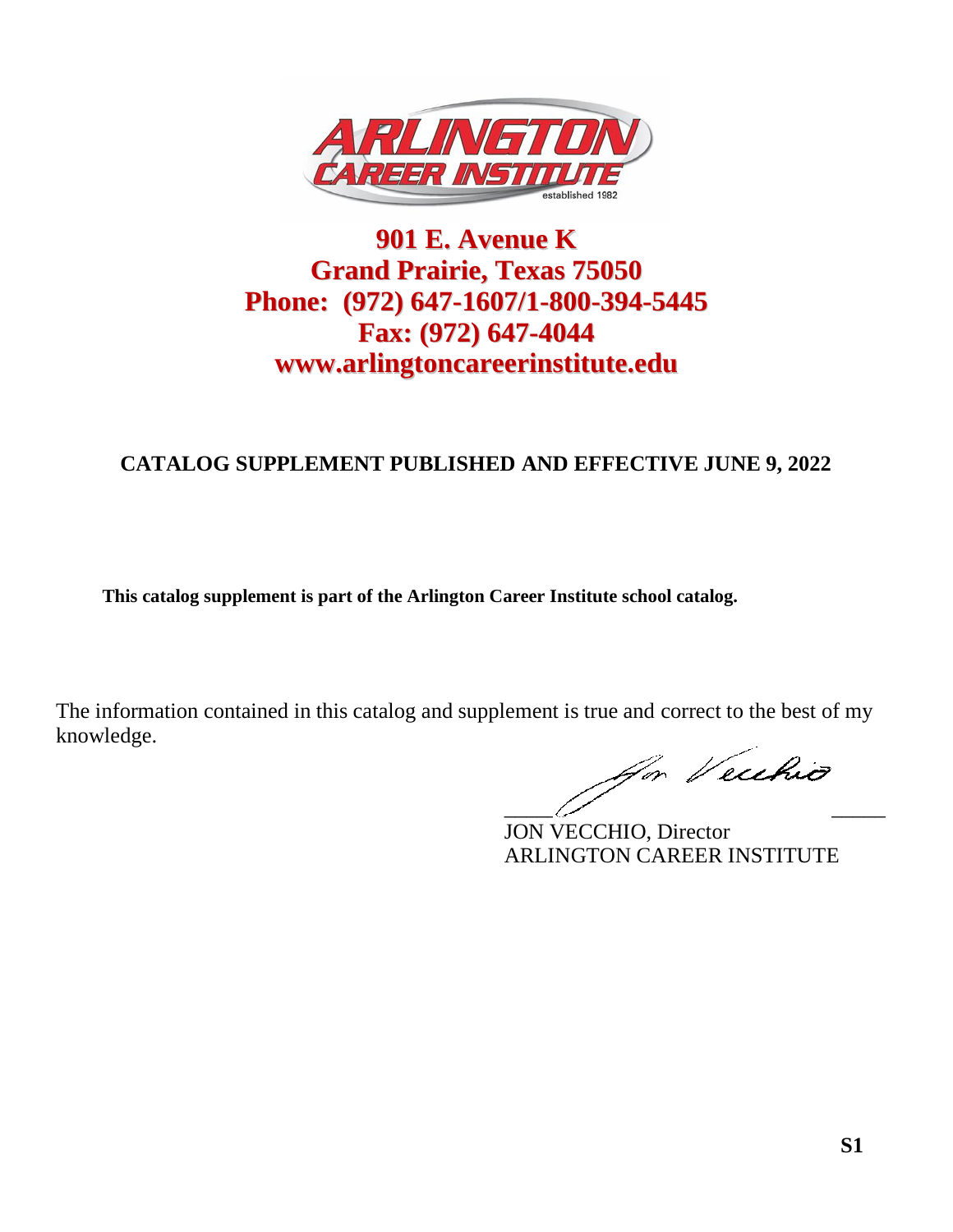# **FACULTY**

Glendine Lipford Nicolette Wilson Texas Certified Shorthand Reporter Registered Nurse

Danielle Trahan, CRI, CPE Cherresa Ingram AAB, Court Reporting Licensed Vocational Nurse Academy of Court Reporting The Court College Regional College

Christie Leiter Sandra Bhatnagar California and Texas Certified Shorthand Reporter Licensed Practical Nurse Lee College of Court Reporting Lake County Vo-Tech

Dianna Vecchio Judy Brownlow Arlington Court Reporting College<br>
(Now Arlington Court Reporting College<br>
(Now Arlington Career Institute) (Now Arlington Career Institute) (Now Arlington Career Institute)

Lysandra Waitemon Helen Faulkner Certified Registered Medical Assistant Registered Nurse<br>
Certified Allied Health Instructor BA, Western Mic AS in Health Studies, Carrington College ASN, Ivy Tech Community College

Laura McCaskill **Andrea Houser** Attorney at Law BA, University of North Texas BA, Austin College MA, Texas Woman's University

Vicki Little Gloria Moss

Candance Bailey **Angela Danvers** Angela Danvers Registered Nurse Registered Nurse ASN, Lamar State College ADN, Pacific Union College BSN, University of Texas at Arlington BSN, Sonoma State University

AA, Court Reporting Institute of Dallas ASN, Southern University at Shreveport BS, Howard Payne University Practical Nursing, Louisiana Technical College

Registered Professional Reporter Assistant Director/Paralegal Department Head

BA, Western Michigan University American Medical Technologists MA, Saint Francis College, Graduate Division

JD, St. Mary's University School of Law AD, Court Reporting, Broward Community College

Administrative Assistant AAS, Court Reporting Institute of Dallas Frito Lay, Inc. (Retired) Texas Certified Shorthand Reporter (Retired)

MSN Administration, University of Alabama MBA Healthcare Management, Western Governors University

The information contained in this catalog and supplement is true and correct to the best of my knowledge. \_\_\_\_\_\_\_\_\_\_\_\_\_\_\_\_\_\_\_\_\_\_\_\_\_\_\_\_\_\_\_\_\_\_\_\_\_\_\_\_\_\_

JON VECCHIO, Director ARLINGTON CAREER INSTITUTE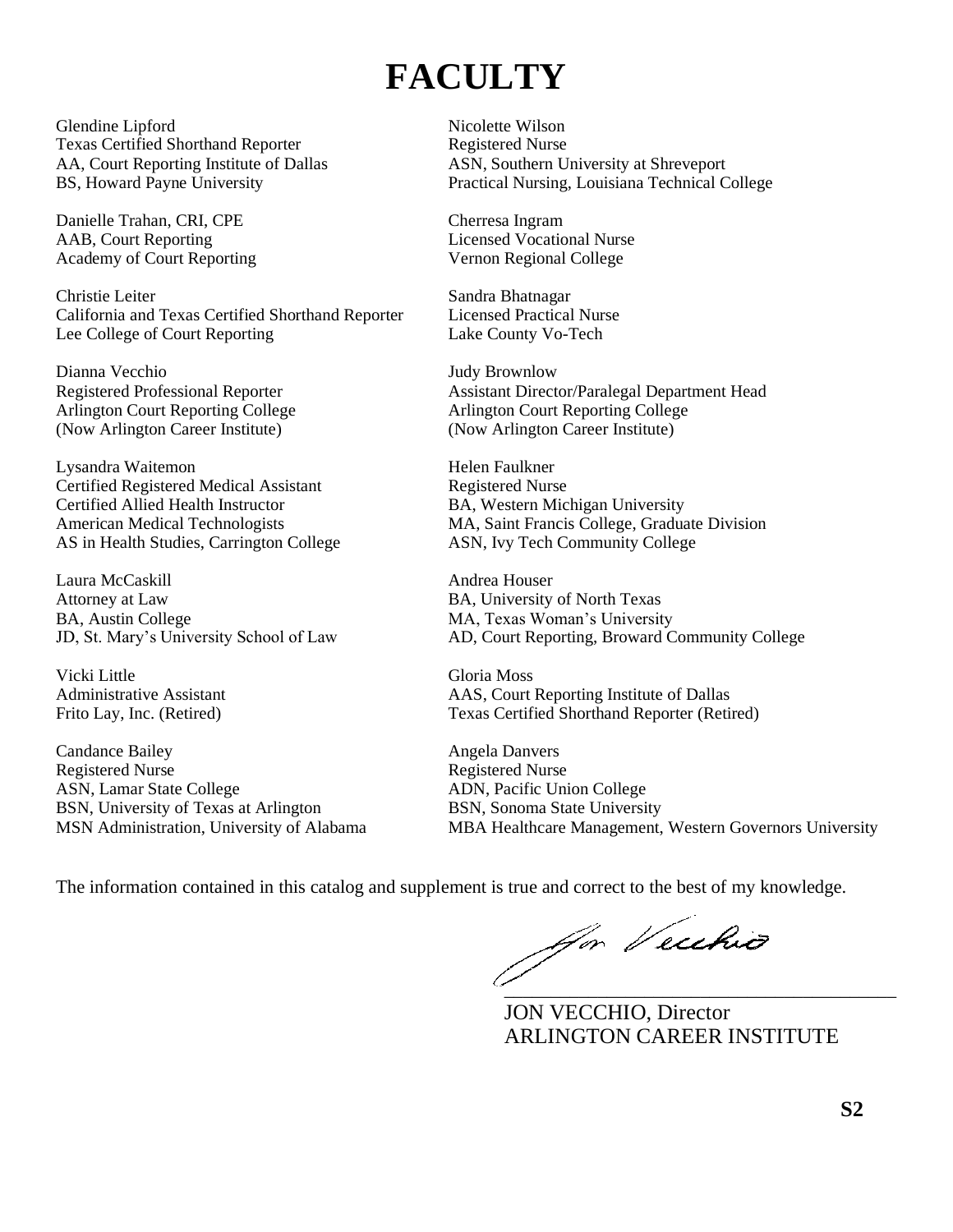# **ADMINISTRATIVE STAFF**

Jon Vecchio Tom Vecchio CEO/Director CFO/Financial Aid Director BBA, University of Texas at Arlington BA, University of Texas at Arlington

Jamie Jordan Terri McDougald BS, Anthem College Texas CSR (Retired)

Jon Vecchio, Jr. Tommy Vecchio Assistant Director of Student Services Assistant Financial Aid Director BA, Austin College University of Arkansas

Maryetta Oakley Laura Castillo

Ashley Daniels Raquel Johnson

Erin Lopez Judy Brownlow Director of Career Services Assistant Director BGS, University of Nebraska – Omaha MA, College of Saint Mary Specialist in Education, University of South Dakota U.S. Military Veteran

Executive Vice President **Assistant Director of Admissions** 

Registrar Financial Aid Officer

Administrative Assistant Admissions Representative

Ja Veuhio

JON VECCHIO, Director ARLINGTON CAREER INSTITUTE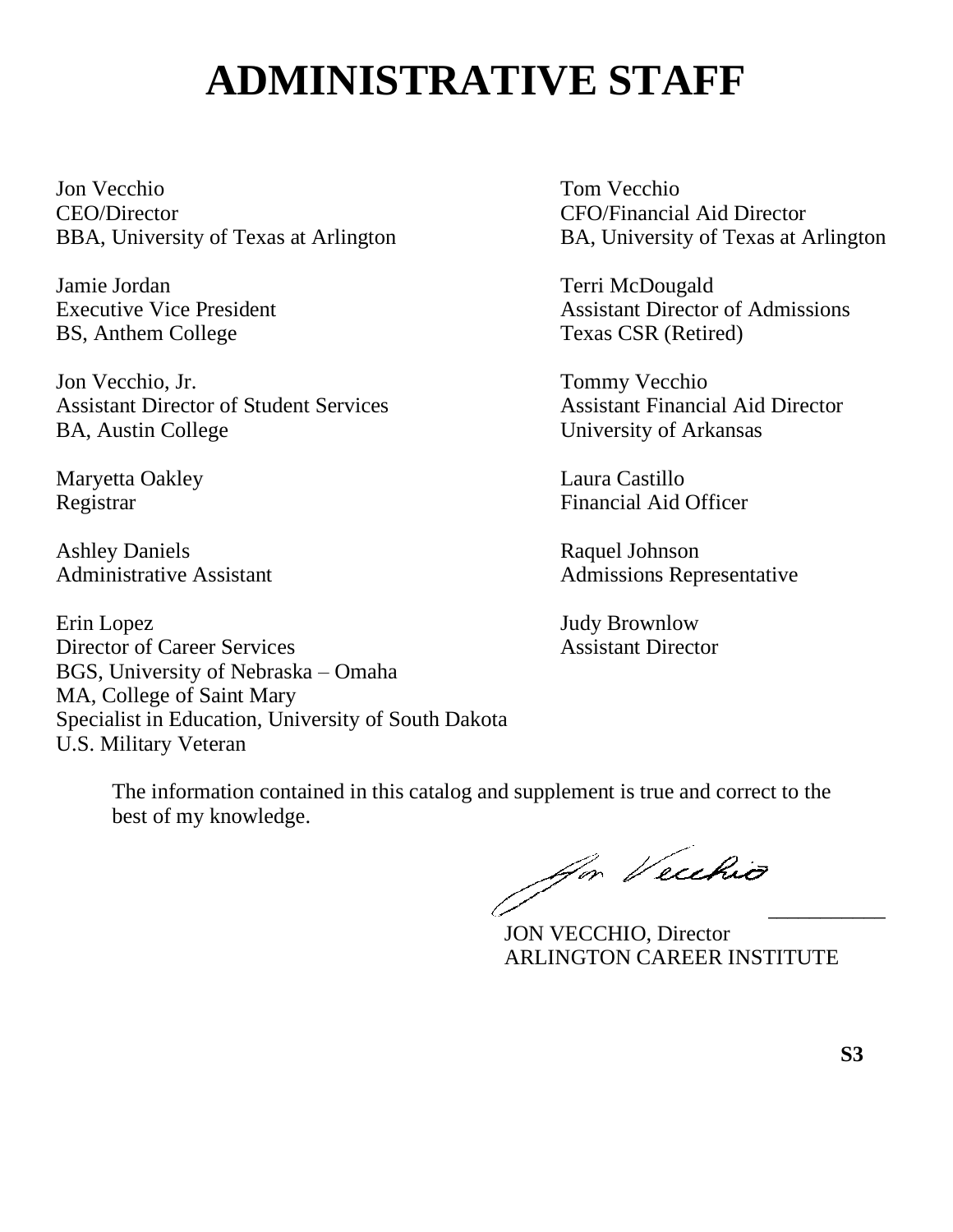# **ONLINE COURT REPORTING STENO PROGRAM TUITION AND FEES**

| \$100    |
|----------|
| \$22,000 |
| \$1,475  |
| \$1,800  |
| \$1,080  |
| \$26,455 |
|          |

- \* Case CATalyst student software, if needed \$600
- \* Students purchasing a new student writer directly from Stenograph Corporation, [www.stenograph.com,](http://www.stenograph.com/) or through ACI will receive Case CATalyst student software at no additional charge. Students purchasing or leasing a machine from a third party may be required to purchase Case CATalyst student software at a cost a \$600. Price of student software subject to change.
- **NOTE:** See Catalog, Page 8, for important information regarding the court reporting program tuition and completion times.

# **OPTIONAL SHORTHAND MACHINE PRICES**

Used shorthand machines may or may not be available based on the school's inventory. Please check with your Admissions Representative.

Notebook computers are also available. Contact admissions for more information.

**NOTE:** Shorthand machine and textbook prices are subject to change by suppliers.

*Optional fees for Texas court reporting certification can be found at [www.txcourts.gov/jbcc/court-reporters-certification/exam/](http://www.txcourts.gov/jbcc/court-reporters-certification/exam/) and [www.trca-online.com/.](http://www.trca-online.com/)*

*Optional fees for national court reporting certification can be found at [www.ncra.org/.](http://www.ncra.org/)*

\_\_\_\_\_\_\_\_\_\_\_\_\_\_\_\_\_\_\_\_\_\_\_\_\_\_\_\_\_\_

JON VECCHIO, Director ARLINGTON CAREER INSTITUTE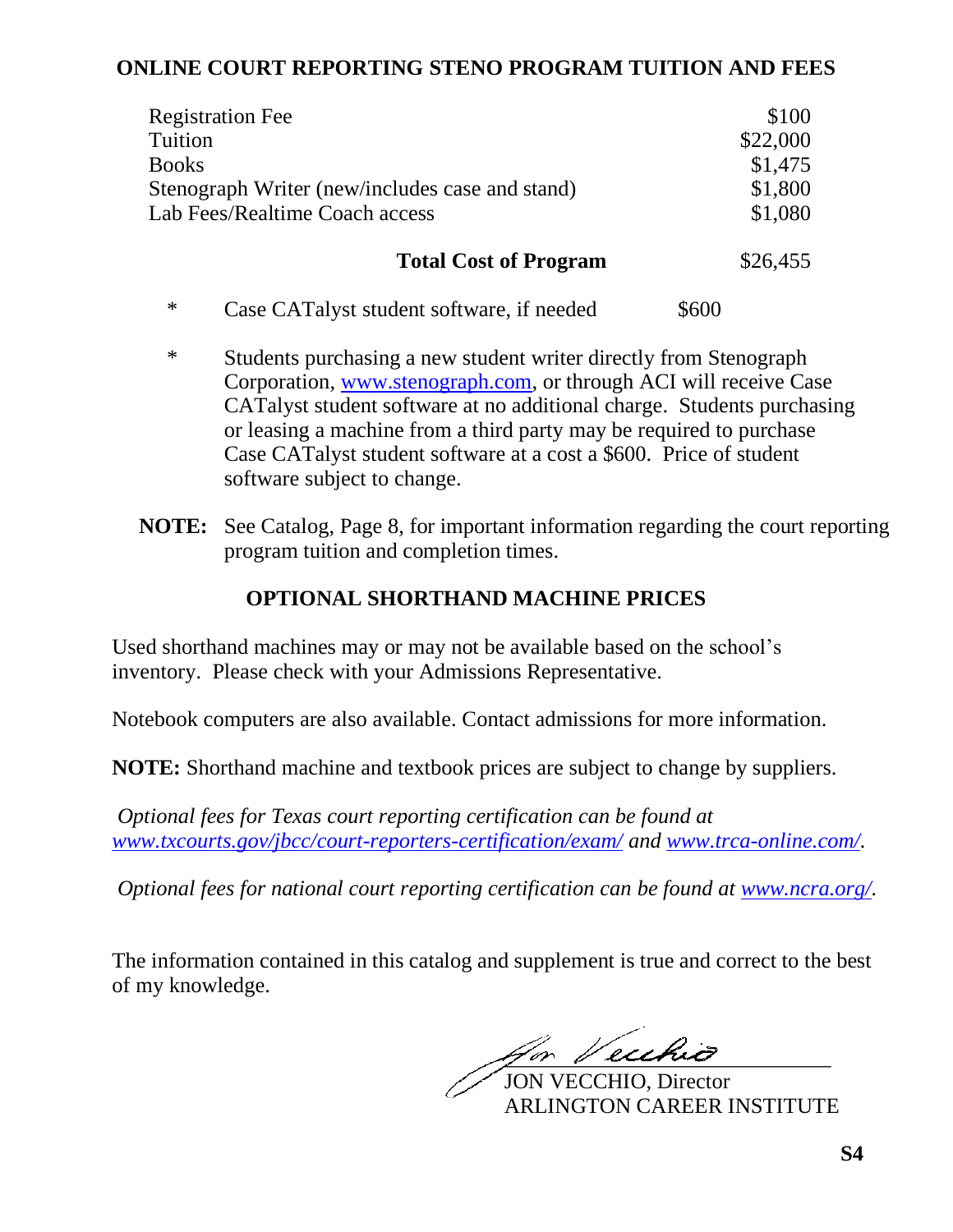# **ONLINE COURT REPORTING VOICE PROGRAM TUITION AND FEES**

| <b>Registration Fee</b>                          | \$100    |
|--------------------------------------------------|----------|
| Tuition                                          | \$15,000 |
| <b>Books</b>                                     | \$1,701  |
| *Voice Writing Equipment, Software, and Hardware | \$4,100  |
| Lab Fees                                         | \$820    |
|                                                  |          |
| <b>Total Cost of Program</b>                     | \$21,721 |

\*Voice Writing Equipment Includes: Lenovo TP P50: i7-6700HQ 3.5GHz/16/256 PCle-NVMe SSD/W7-W10/3y Dragon Professional 14 Individual Realtime Voice Writing Manual & Setup Files by Bettye Keyes Talk Tech Smart Mic SM100 Talk Tech Muffle Mitt Andrea USB Mic Adapter (MA) Microphone, Martel HGM-2 with Battery Tester CAT Voice Software

\* Prices and equipment subject to change

*Optional fees for Texas court reporting certification can be found at [www.txcourts.gov/jbcc/court-reporters-certification/exam/](http://www.txcourts.gov/jbcc/court-reporters-certification/exam/) and [www.trca-online.com/.](http://www.trca-online.com/)*

*Optional fees for national verbatim reporting certification can be found at [www.nvra.org/.](http://www.nvra.org/)*

for Vecchia JON VECCHIO, Director

ARLINGTON CAREER INSTITUTE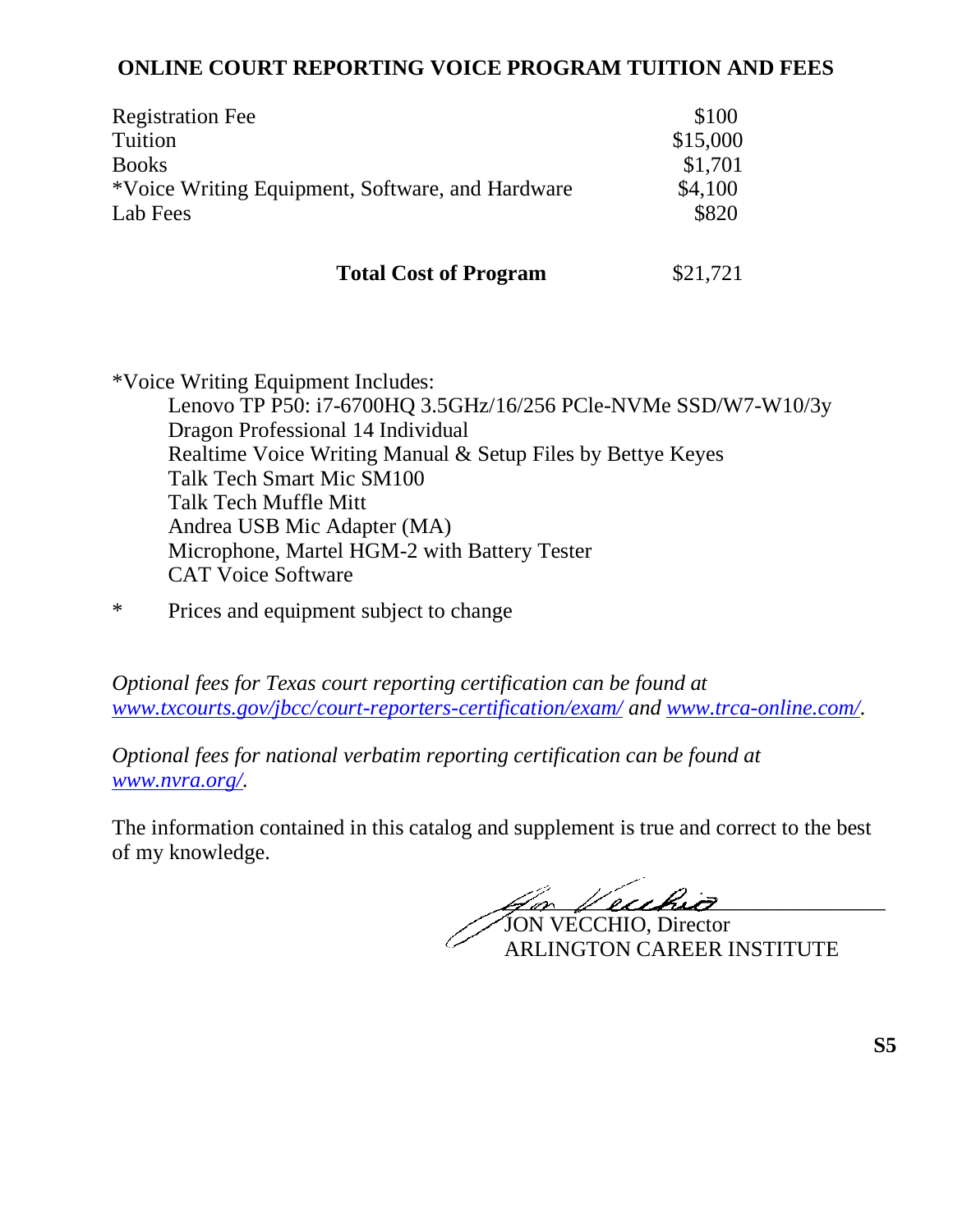# **PARALEGAL/LEGAL ASSISTANT PROGRAM TUITION AND FEES**

| <b>Registration Fee</b>  | \$100    |
|--------------------------|----------|
| Tuition                  | \$12,760 |
| <b>Books and E-books</b> | \$1,245  |
| Lab Fees                 | \$250    |
|                          |          |

Total Cost of Program \$14,355

*Optional fees for national paralegal certification can be found at [www.nala.org/.](http://www.nala.org/)*

# **ADMINISTRATIVE ASSISTANT PROGRAM TUITION AND FEES**

| <b>Registration Fee</b> | \$100   |
|-------------------------|---------|
| Tuition                 | \$8,100 |
| <b>Books</b>            | \$867   |
| Lab Fees                | \$250   |
|                         |         |

**Total Cost of Program** \$ 9,317

 $\mathbb{Z}_p$  *Hershin* JON VECCHIO, Director ARLINGTON CAREER INSTITUTE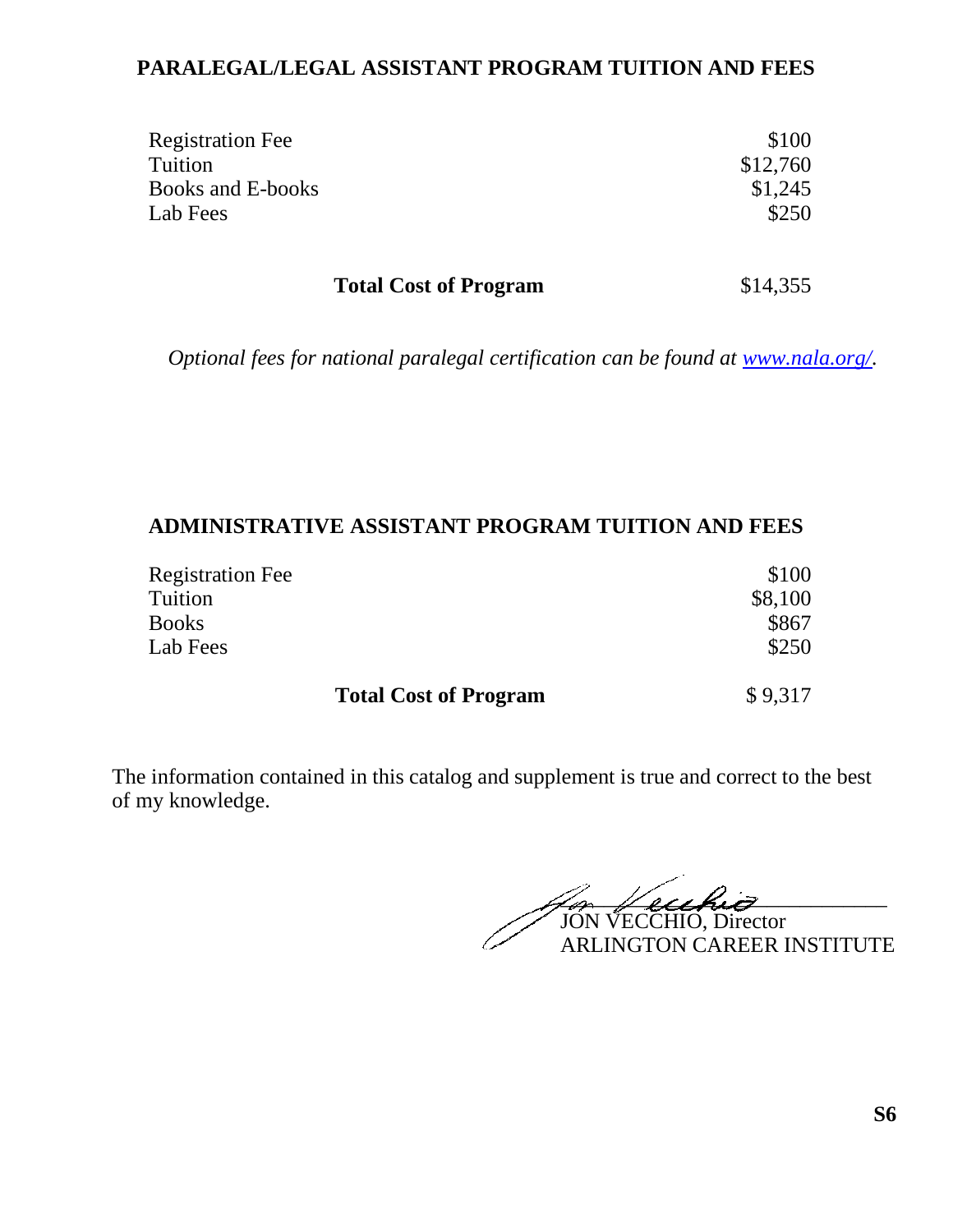# **HVAC PROGRAM TUITION AND FEES**

| <b>DESCRIPTION</b>           | <b>COST</b> |
|------------------------------|-------------|
| <b>Registration Fee</b>      | \$100       |
| <i>*Tools and Supplies</i>   | \$1,350     |
| Tuition                      | \$6,400     |
| <b>TOTAL COST OF PROGRAM</b> | \$7,850     |

\*All students must purchase these items from ACI to ensure safety, uniformity, and authenticity. No exceptions under any circumstance will be made.

**Note to Students:** Please see page 44 of the school catalog for potential out-of-pocket costs related to attending the HVAC program.

*For full refunds, ACI can withhold cost of the tools from the refund as long as they were necessary for the portion of the program attended and separately stated in the enrollment agreement. After the 72-hour cancellation privilege has expired, no refund is permitted nor will be given to the student for the cost of the tools and supplies. After the expiration of the 72-hour cancellation privilege, the tools and supplies become the property of the student.*

 $\mathscr{L}$ or Vecchia JON VECCHIO, Director RLINGTON CAREER INSTITUTE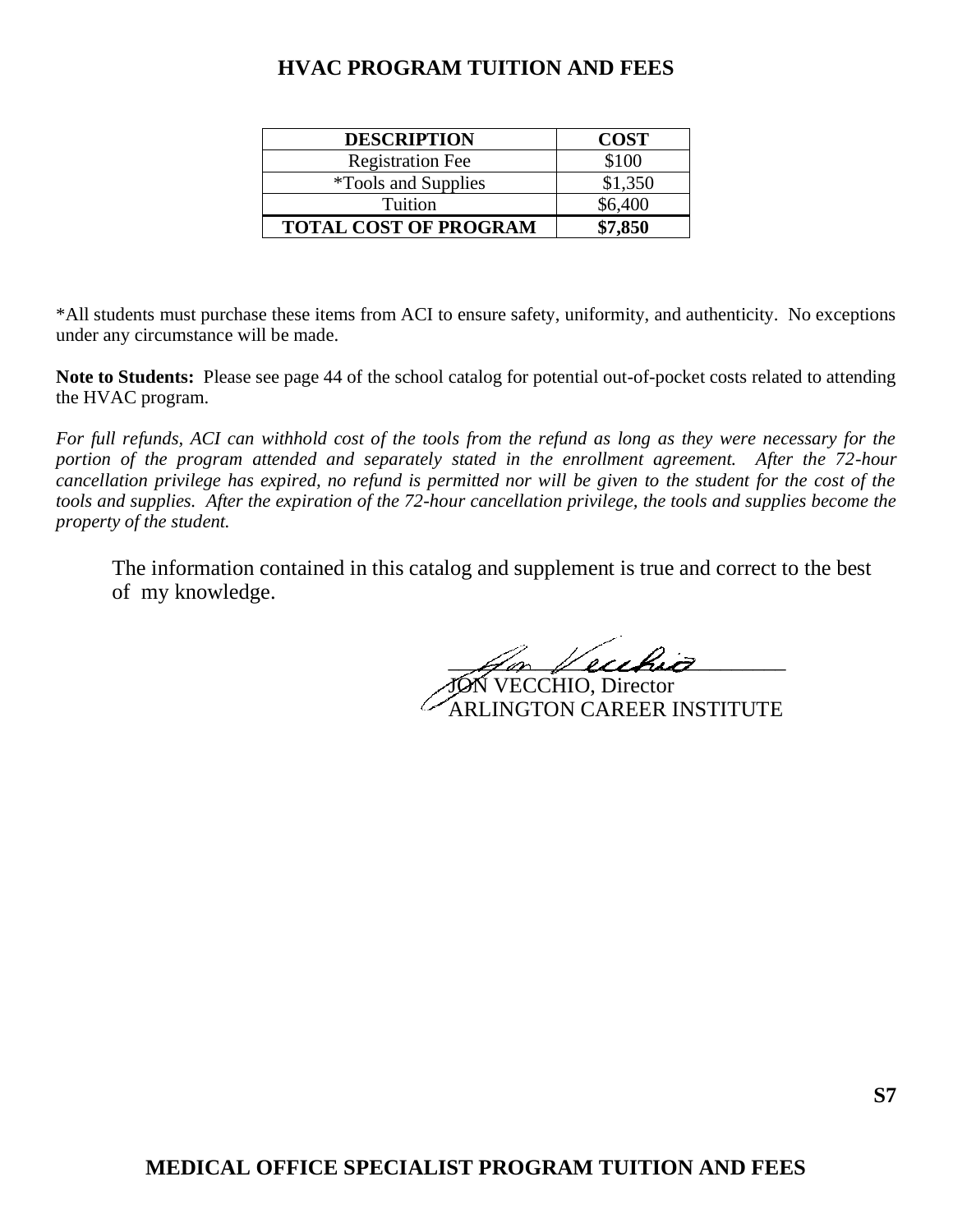| <b>Registration Fee</b>      | \$100    |
|------------------------------|----------|
| Tuition                      | \$12,500 |
| <b>Books</b>                 | \$1,679  |
| Lab Fees                     | \$250    |
|                              |          |
| <b>Total Cost of Program</b> | \$14,529 |

# **MEDICAL ASSISTANT PROGRAM TUITION AND FEES**

| <b>Registration Fee</b>      | \$100    |
|------------------------------|----------|
| Tuition                      | \$12,500 |
| <b>Books</b>                 | \$1,329  |
| Lab Fees                     | \$350    |
| <b>Total Cost of Program</b> | \$14,279 |

Ja Vecchio

JON VECCHIO, Director ARLINGTON CAREER INSTITUTE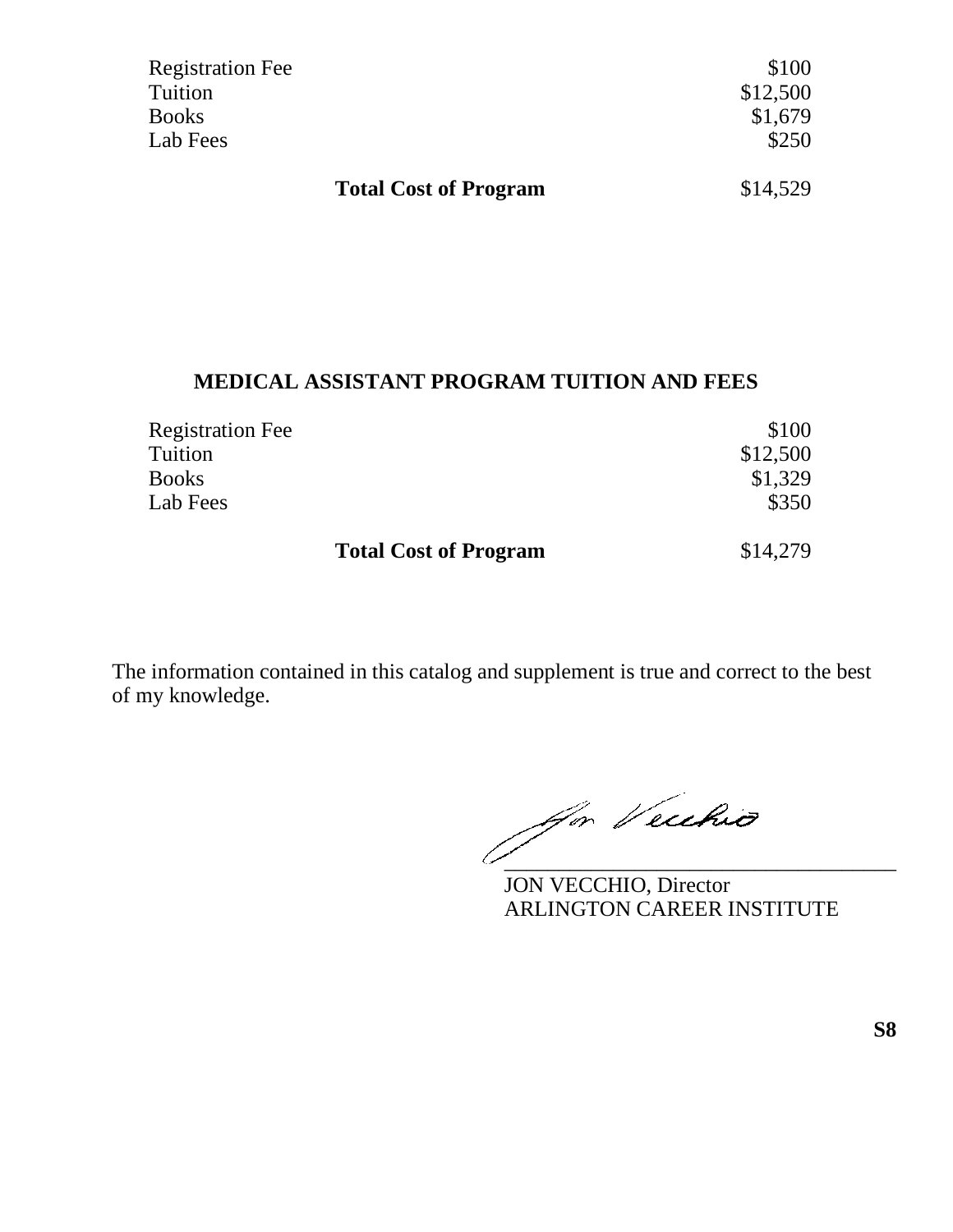# **NURSING ASSISTANT PROGRAM TUITION AND FEES**

| <b>Registration Fee</b><br>Tuition (Books and Lab Fees Included)              |         |
|-------------------------------------------------------------------------------|---------|
| <b>Total Cost of Program</b><br>(*Includes voucher for Texas Nurse Aide Exam) | $$995*$ |

# **VOCATIONAL NURSING PROGRAM TUITION AND FEES**

| <b>Registration Fee</b>      | \$100    |
|------------------------------|----------|
| Tuition                      | \$18,600 |
| <b>Books</b>                 | \$1,810  |
| Lab Fees                     | \$500    |
| <b>Total Cost of Program</b> | \$21,010 |

 $\mathscr{A}$ or Vecchio

JON VECCHIO, Director ARLINGTON CAREER INSTITUTE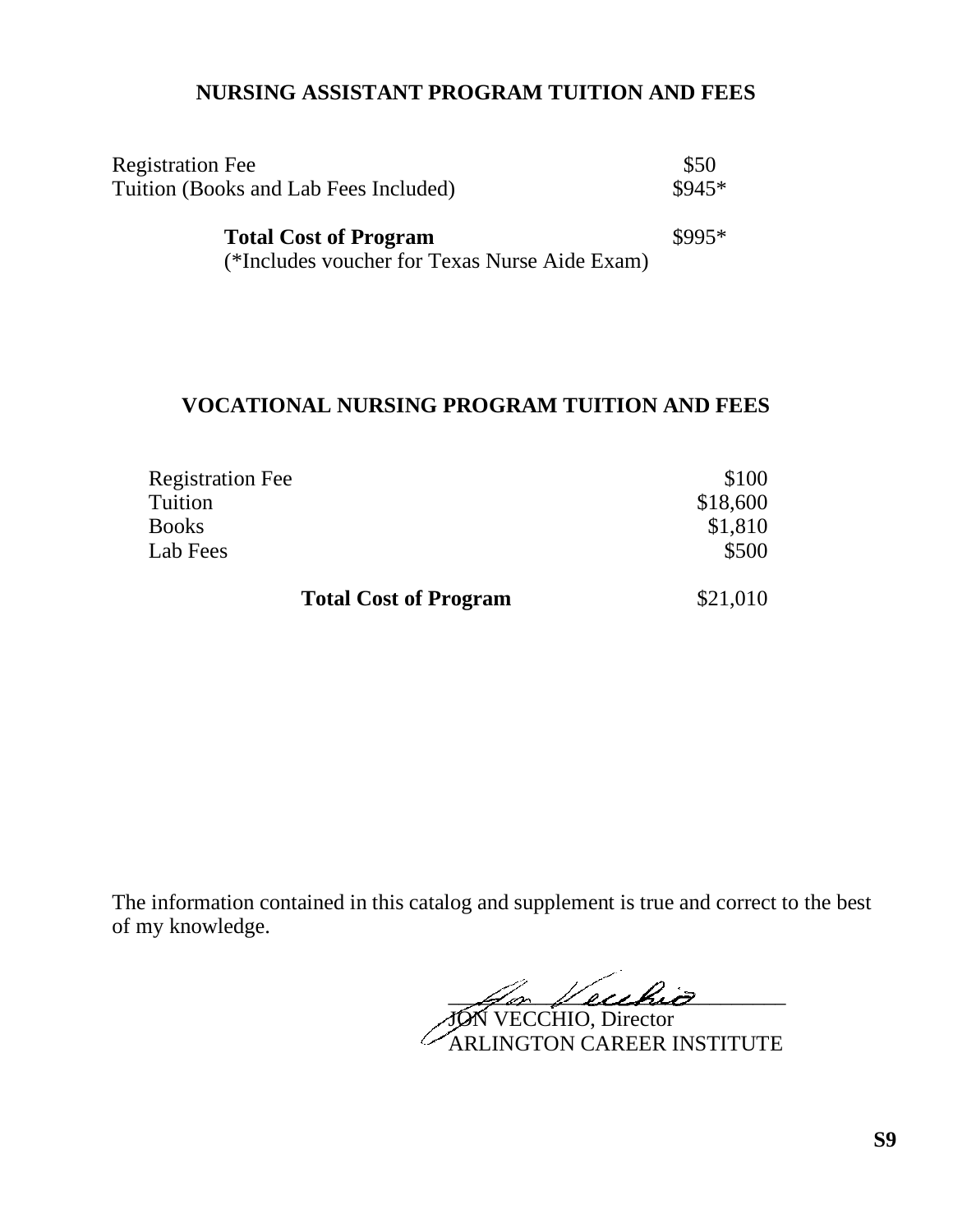# **MISCELLANEOUS FEES**

| <b>Reentry Fee</b>                         | \$25     |
|--------------------------------------------|----------|
| <b>ACI</b> Transcript Fee                  | \$7      |
| Replacement Diploma Fee                    | \$20     |
| <b>Texas High School Transcript</b>        | \$10     |
| <b>Out-of-State High School Transcript</b> | \$15     |
| $GED - Texas$                              | $*$ Free |
| GED – Out of State                         | \$15     |
| <b>Texas College Transcript</b>            | \$15     |
| <b>Out-of-State College Transcript</b>     | \$20     |
|                                            |          |

\*If available on Texas GED website. If not, the fee is \$10.

NOTE: Textbook prices are subject to change by suppliers. All textbooks and equipment subject to applicable state sales tax.

*ACI reserves the right to change tuition. Students are charged for their tuition by the program, and there will be no change in the tuition amount provided the student remains in school. Should a student withdraw from school and return at a later date, the student would be charged the current tuition rate, which may be different from the original tuition amount, for the remainder of the program. All equipment and textbooks are subject to applicable sales tax.*

 $\mathscr{A}_{\mathscr{D}}$  leukiz VECCHIO, Director ARLINGTON CAREER INSTITUTE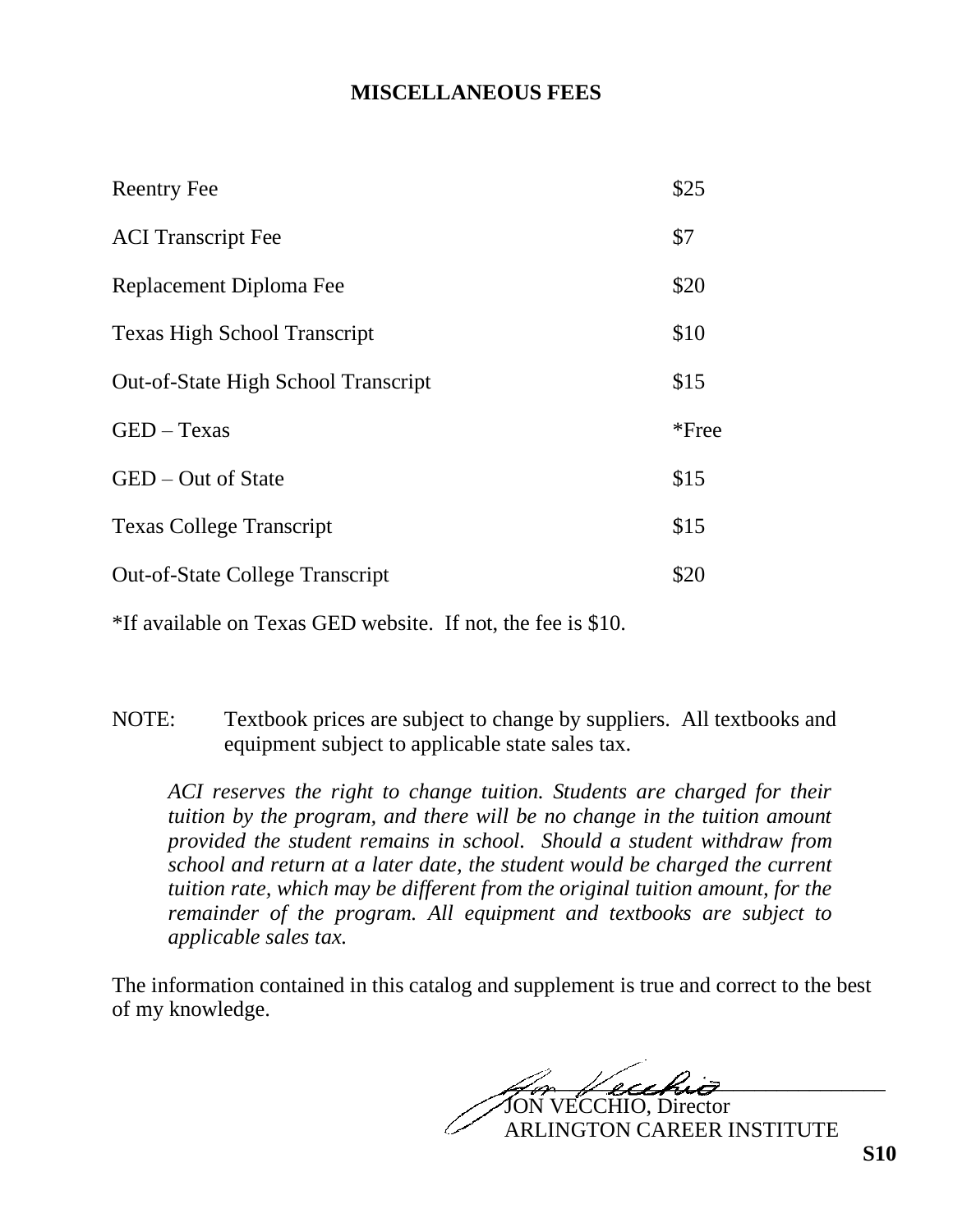# **VOCATIONAL NURSING PROGRAM**



#### **EDUCATIONAL OBJECTIVE**

The objective of the Vocational Nursing program is to prepare the student for an entry-level position as a licensed vocational nurse. Students will learn to provide general nursing care under the direction of a registered nurse, physician, or dentist. Typical workplace settings include physicians' clinics, urgent care, assisted living, rehabilitation facilities, and hospitals.

#### **GRADUATION REQUIREMENTS**

Students must complete all required subjects in the Vocational Nursing program in order to graduate. Upon completion of the program, students will be awarded a diploma.

#### **ADMISSION REQUIREMENTS**

When applying for admission to the Vocational Nursing program, applicants must have a high school diploma or GED and must have taken the Test of Essential Academic Skills (TEAS). Applicants will be notified by email of the status of their applications.

#### **METHODS OF DELIVERY:**

Classroom courses are delivered on campus. Clinical classes are delivered in the school's campus lab or off-campus approved clinical sites. The maximum number of students per class is 30.

**PROGRAM LENGTH:** Approximately 48 weeks or 12 months.

#### **CLASS HOURS:**

| Mondays  |  |
|----------|--|
| Tuesdays |  |
| Fridays  |  |

8:30 a.m. to 2:00 p.m. 8:30 a.m. to 4:00 p.m. Individual study, makeup exams, and tutoring by appointment

#### **CLINICAL HOURS:**

Wednesdays and Thursdays – Eight (8) hours each day Hours are determined by clinical site.

*Hours are subject to change.*

#### **CURRICULUM**

| Course                                     |                                                | <b>Theory Contact</b> | Lab      | <b>Externship Contact</b> | Quarter Credit |
|--------------------------------------------|------------------------------------------------|-----------------------|----------|---------------------------|----------------|
| Number                                     | Subject                                        | Hours                 | Hours    | Hours                     | Hours          |
| <b>VNSG101</b>                             | <b>Vocational Adjustment</b>                   | 24                    | $\Omega$ | 0                         | 2.0            |
| <b>VNSG100</b>                             | Anatomy & Physiology                           | 48                    | $\Omega$ | 0                         | 4.5            |
| <b>VNSG102</b>                             | Foundation of Nursing & Clinical               | 72                    | 48       | 168                       | 14.5           |
| <b>VNSG103</b>                             | <b>Essentials of Medication Administration</b> | 24                    | 0        | 0                         | 2.0            |
| VNSG200                                    | Pharmacology I                                 | 24                    | 0        | 0                         | 2.0            |
| <b>VNSG201</b>                             | <b>Geriatric Nursing</b>                       | 24                    | $\Omega$ | $\Omega$                  | 2.0            |
| <b>VNSG202</b>                             | Medical Surgical Nursing I & Clinical          | 72                    | 24       | 192                       | 14.0           |
| VNSG300                                    | Pharmacology II                                | 24                    | $\Omega$ | 0                         | 2.0            |
| <b>VNSG301</b>                             | <b>Mental Health Nursing</b>                   | 24                    | $\Omega$ | 0                         | 2.0            |
| <b>VNSG302</b>                             | Medical Surgical Nursing II & Clinical         | 72                    | 24       | 192                       | 14.0           |
| <b>VNSG400</b>                             | Maternal Child Nursing & Clinical              | 72                    | 12       | 60                        | 9.5            |
| <b>VNSG401</b>                             | Vocational Nursing Leadership & Clinical       | 36                    | $\Omega$ | 108                       | 7.0            |
| <b>VNSG402</b>                             | <b>Vocational Nursing Capstone</b>             | 36                    | $\Omega$ | 0                         | 3.5            |
| <b>SUBTOTALS</b>                           |                                                | 552                   | 108      | 720                       | 79             |
| TOTAL CREDIT HOURS REQUIRED FOR COMPLETION |                                                |                       | 79       |                           |                |
| TOTAL CLOCK HOURS REQUIRED FOR COMPLETION  |                                                |                       | 1380     |                           |                |

The information contained in this catalog and supplement is true and correct to the best of my knowledge.

An Vecchio

JON VECCHIO, Director ARLINGTON CAREER INSTITUTE

#### **S11**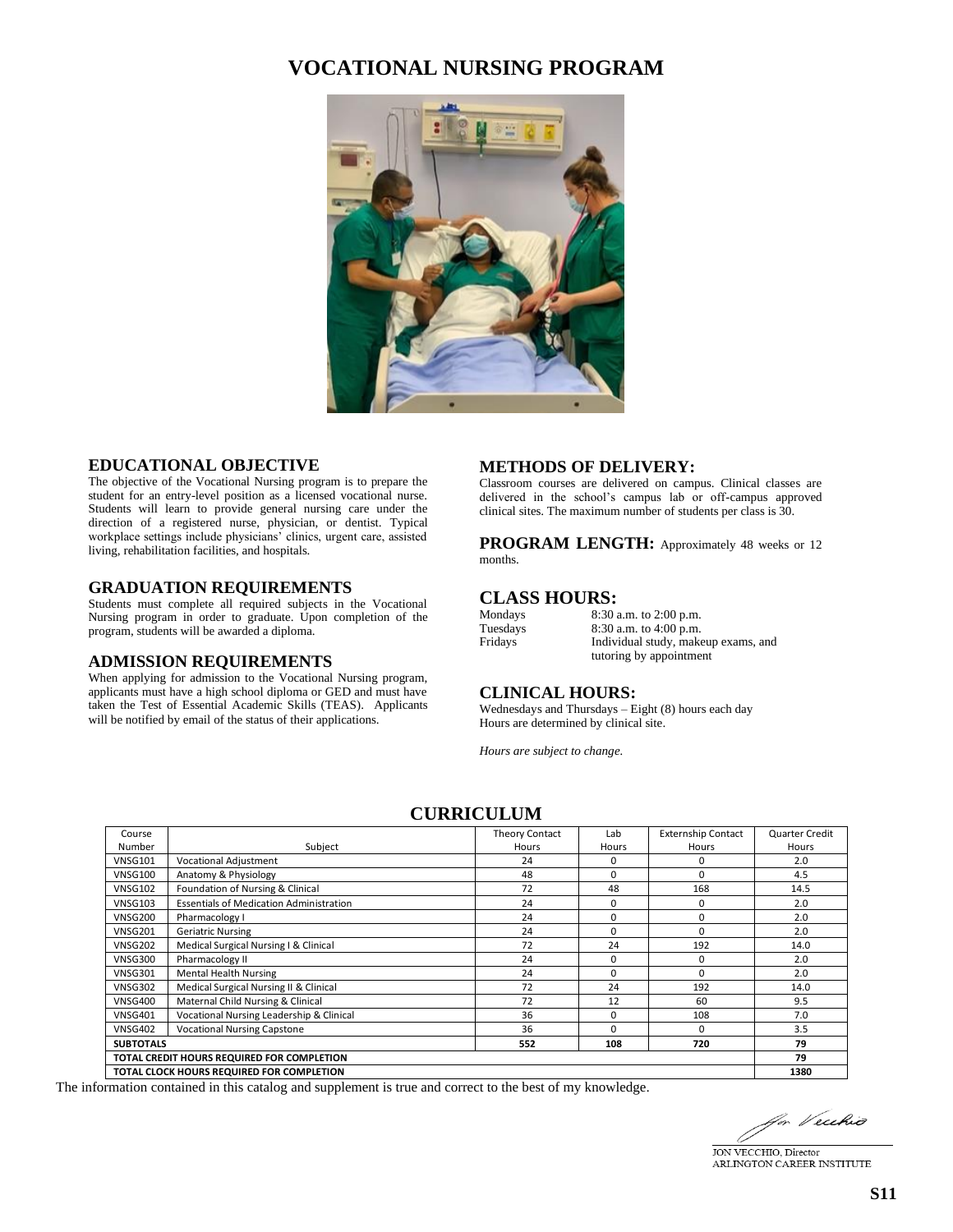### **COURSE DESCRIPTIONS:**

VNSG 100....................................48/4.5 Course Level: Introductory

# **BASIC ANATOMY & PHYSIOLOGY**

This course presents an integrated approach to the human body. Topics include the structural makeup and function of each body system and the organic process of living organisms. Upon successful completion of the course, students will be able to separate and identify the parts of the human body to ascertain their position, anatomy, and function and to determine healthy organic processes.

VNSG 101..............................24/2.0 Course Level: Introductory

### **VOCATIONAL ADJUSTMENTS**

This course presents foundational concepts regarding the field of vocational nursing, including information on nursing history, ethics, laws regulating the practice of nursing, confidentiality, and patient rights. Students will also learn about the health care system, the interdisciplinary team and growth and development through the lifespan. Finally, students will develop skills regarding cultural sensitivity, complementary and alternative medicine, communication, loss, grief, and spiritual needs of patients.

**End-of-course Outcomes:** Upon successful completion of this course, students will be able to identify historic events associated with nursing, important legal aspects and ethical issues in vocational nursing, the variety of health care delivery systems, cultural and spiritual aspects of patient care, nursing care for the dying patient, the stages of growth and development over the lifespan, holism and integrative health care, and principles of therapeutic communication.

VNSG 102..............................72/48/168/14.5 Course Level: Introductory

# **FOUNDATIONS OF NURSING AND CLINICAL**

This course presents a study of the fundamentals in nursing knowledge and skills necessary to maintain physiological and psychosocial integrity. The student will attain a foundation for the more advanced skills and knowledge as they progress through the vocational nursing program. Students will gain an understanding of man as a biopsychosocial being with basic human needs. Students are introduced to the nursing process through critical thinking and decision making and will gain knowledge of safety and asepsis, nutrition, vital signs measurement, basic body mechanics, admission, transfer and discharge of patients. Experiences in basic patient care will include, but is not limited to, bed bath, feeding, personal hygiene, elimination, and physical assessment. The student is introduced to health promotion and wellness along with documentation, care of the surgical patient, and basic first aid. Clinical practice is provided at various long-term care facilities. Classroom, laboratory, and clinical experience are provided concurrently.

An Vecchio

JON VECCHIO, Director ARLINGTON CAREER INSTITUTE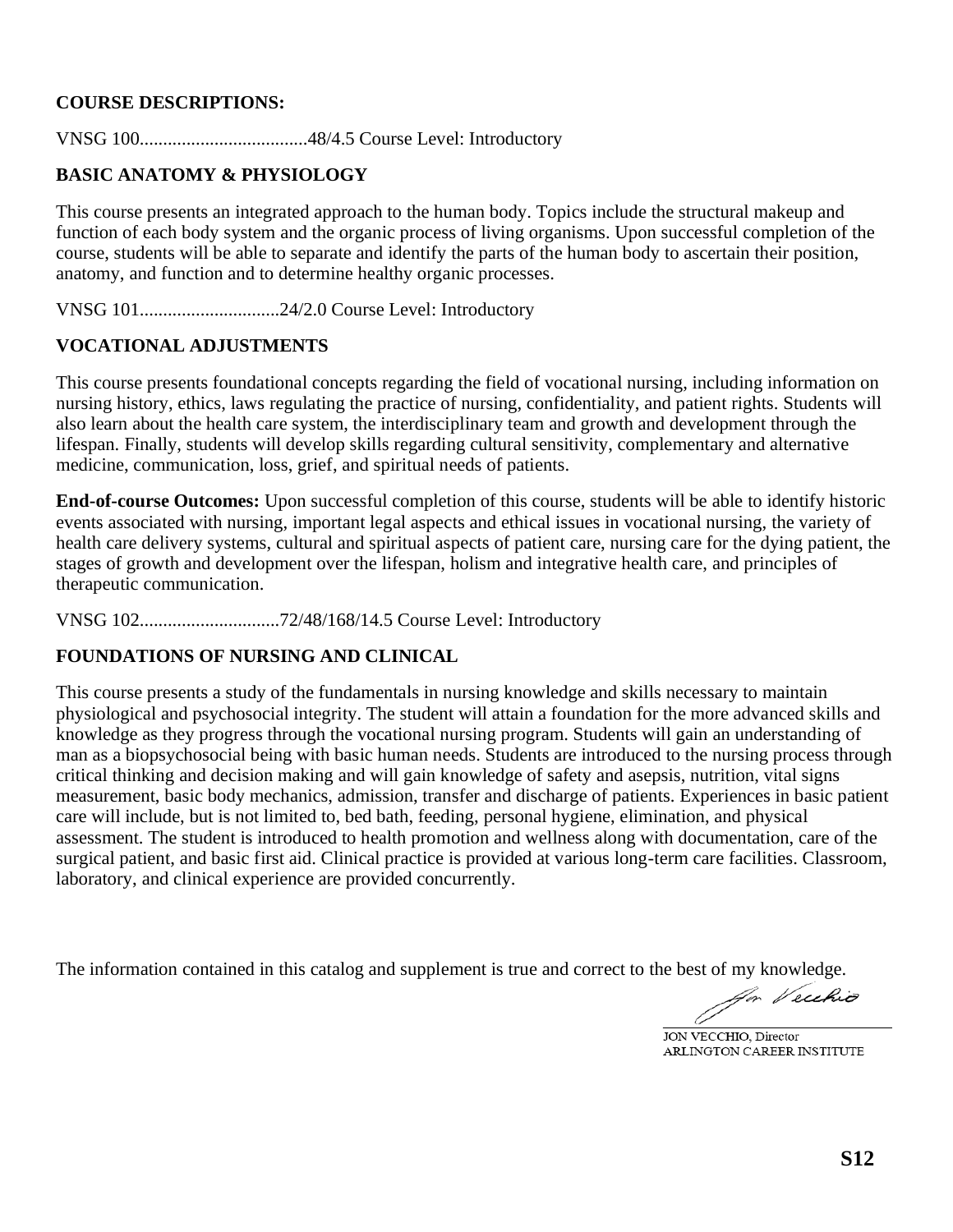**End-of-course Outcomes:** Upon successful completion of this course, students will be able to perform a basic health history and physical assessment of the adult, utilize the APIE format for narrative documentation, demonstrate the nursing process by writing a nursing care plan, discuss critical thinking and clinical judgment in nursing, describe common patient reactions to being admitted to a health care facility, discuss the nursing responsibility for admission, transfer, and discharge, demonstrate proper technique in performing basic nursing skills, explain the chain of infection and identify nursing interventions to interrupt the infectious process, relate specific safety considerations to the developmental age and needs of individuals across the life span, describe the complications of immobility and interventions for prevention, discuss the responsibilities of the nurse in pain control, promoting comfort, rest and sleep, describe personal hygiene practices, identify the pre- and postprocedure nursing care for common diagnostic procedures, identify interventions for a variety of emergency first aid situations, describe the nurses responsibility for promoting nutritional support of patients, and explain patient care priorities for the surgical patient.

VNSG 103.................................24/2.0 Course Level: Introductory

### **ESSENTIALS OF MEDICATION ADMINISTRATION**

This course provides instruction to develop the ability to accurately calculate dosage in order to administer medications safely and effectively. Students will review basic math skills including numbers, fractions, decimals, and whole numbers. The metric and household conversion systems are learned, as well as ratio and proportion, formula and dimensional analysis methods to calculate dosage problems. Students will gain practice in reading medication labels, understanding and interpreting medication orders, medication administration records, drug distribution systems, and calculating oral, parenteral, reconstituted solutions, and dosages measured in units.

**End-of-course Outcomes:** Upon successful completion of this course, students will be able to use basic mathematical skills to solve dosage problems accurately, identify common abbreviations used in medication administration, interpret information found on drug labels, solve dosage calculations using dimensional analysis, formula and/or ratio and proportion methods, convert between measurement units of metric and household systems, identify steps in safe and accurate medication preparation and administration, identify and interpret the components of a drug prescription, medication order and Medication Administration Record, and use medical terminology and abbreviations to correctly interpret medication orders.

VNSG 200....................................24/2.0 Course Level: Intermediate

# **PHARMACOLOGY I**

This course provides an understanding of the foundations and principles of pharmacology. Students will learn about common drug classifications, actions, and adverse effects and apply the nursing process to medication administration, promoting and monitoring therapeutic effects, observing patients and minimizing the adverse effects of drugs, and evaluating the drug's effectiveness. Instruction on the following drug groups are included in this course: pulmonary; cardiovascular; immunological and gastrointestinal.

JON VECCHIO, Director ARLINGTON CAREER INSTITUTE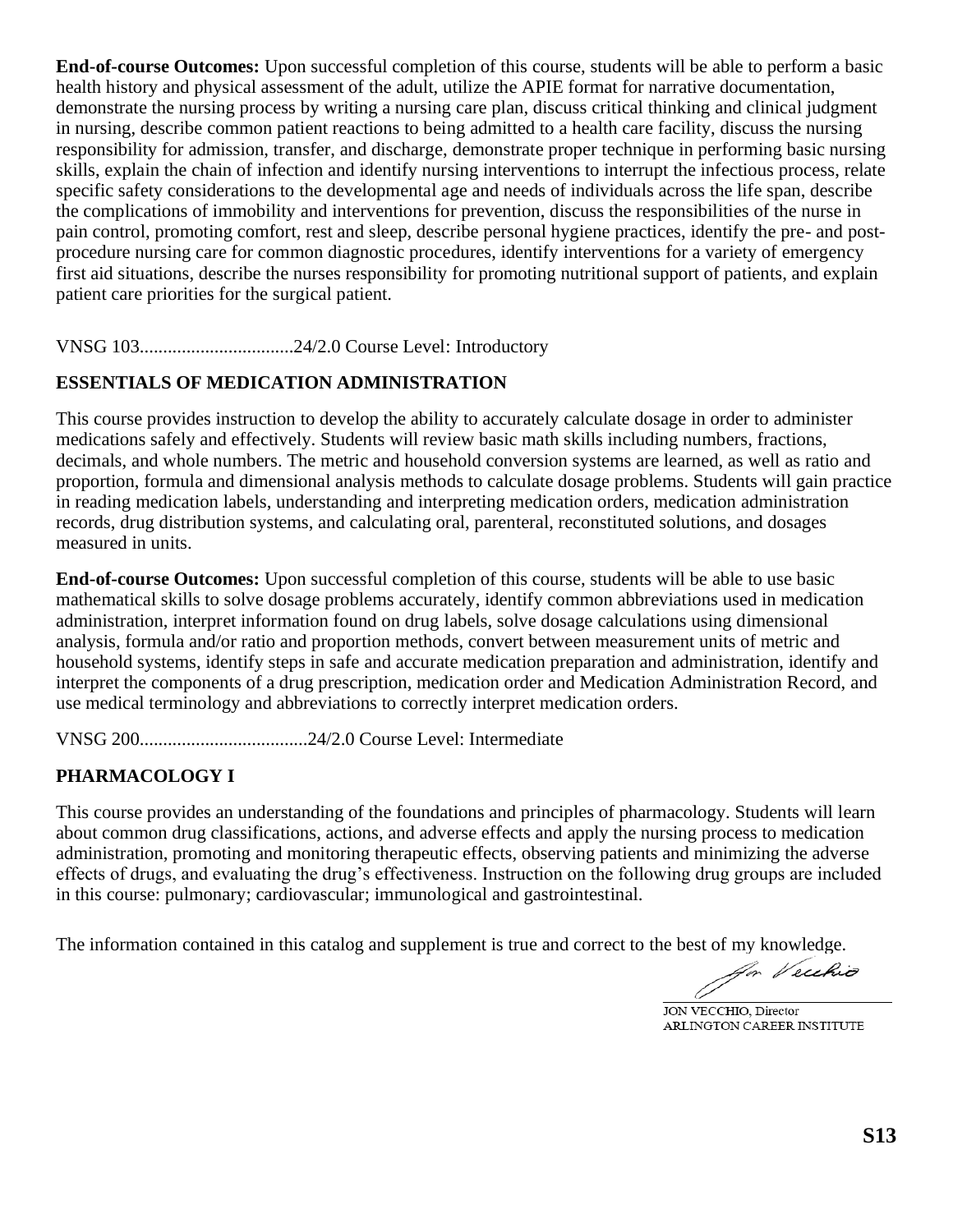**End-of-course Outcomes:** Upon successful completion of this course, students will be able to categorize the classification of drugs; calculate drug dosages; identify the therapeutic use, routes of administration, indications, contraindications, and adverse effects; and describe the nursing responsibilities in medication administration.

VNSG 201....................................24/2.0 Course Level: Intermediate

# **GERIATRIC NURSING**

This course presents holistic nursing care of the older adult. Students will explore physiological changes of aging, cognitive disorders, medication administration, safety, nutrition, assessment, psychosocial needs and common health issues of the geriatric population.

**End-of-course Outcomes:** Upon successful completion of this course, students will be able to describe the aspects of aging; discuss disease processes associated with aging; and identify perceptions related to care of the older adult.

VNSG 202..............................72/24/192/14.0 Course Level: Intermediate

# **MEDICAL-SURGICAL NURSING I and CLINICAL**

This course presents content about nursing care related to adult patients with common disorders of the cardiovascular, immune, hematologic and lymphatic, respiratory, gastrointestinal, hepatic and pancreatic systems and care of the surgical patient. Students will have clinical practice at various hospitals or skilled nursing units within long-term care facilities. Classroom, laboratory, and clinical experience are provided concurrently.

**End-of-course Outcomes:** Upon successful completion of this course, students will be able to discuss selected common medical-surgical conditions affecting the adult; and utilize the nursing process to assist in developing a plan of care for selected medical-surgical conditions. The students will also be able to apply the basic vocational nursing skills.

VNSG 300....................................24/2.0 Course Level: Intermediate

# **PHARMACOLOGY II**

This course continues the instruction from Pharmacology I related to commonly used drug groups. Students will gain an understanding of drug groups, to include: integumentary; musculoskeletal; nervous; eye and ear; endocrine; reproductive and urinary; and vitamins, minerals, herbs and complementary and alternative medicines. Students will learn about drug actions and adverse effects and apply the nursing process to medication administration, promoting and monitoring therapeutic effects, observing patients and minimizing the adverse effects of drugs, and evaluating the drug's effectiveness.

An Veuhio

JON VECCHIO, Director ARLINGTON CAREER INSTITUTE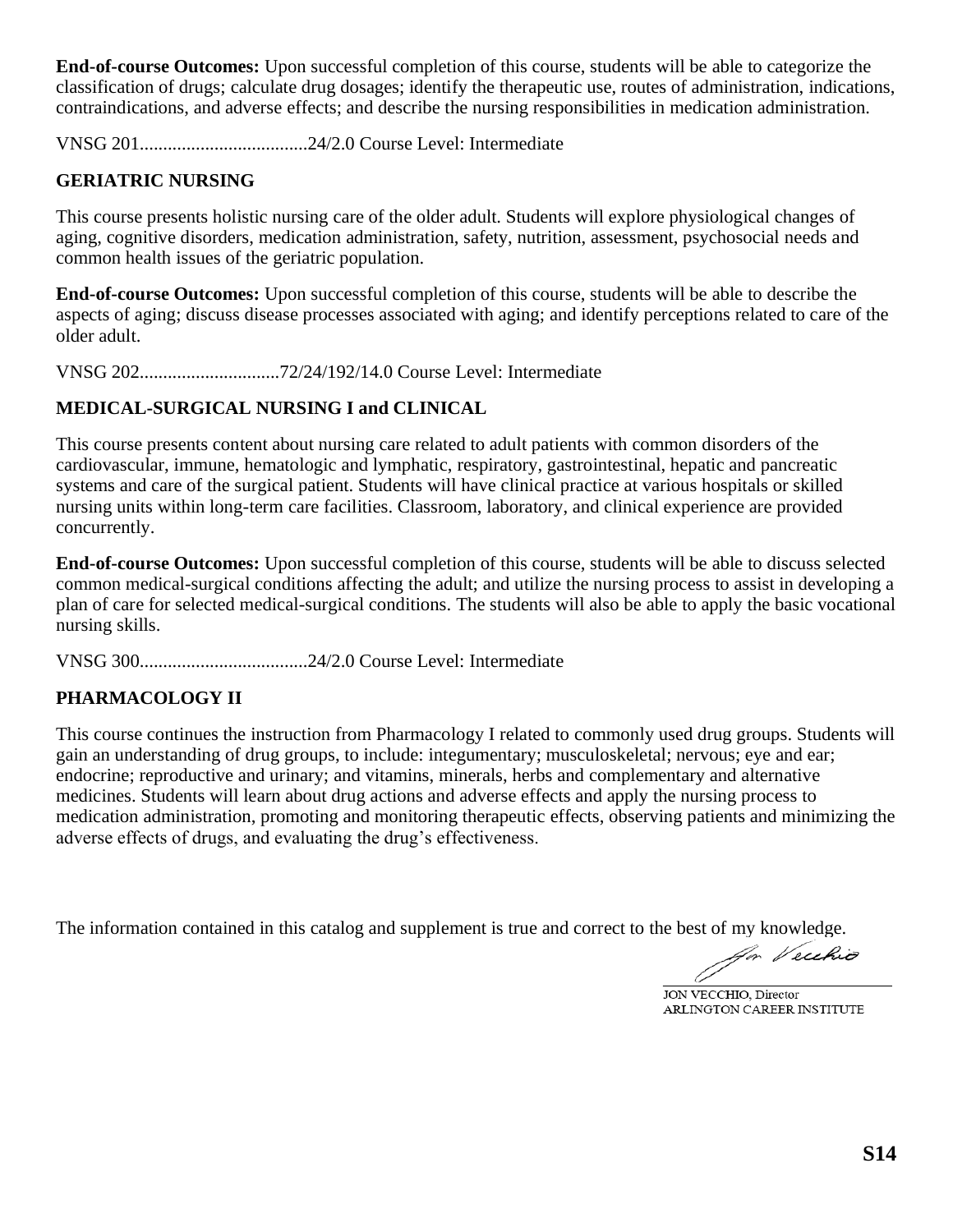**End-of-course Outcomes:** Upon successful completion of this course, students will be able to categorize the classification of drugs; calculate drug dosages; identify the therapeutic use, routes of administration, indications, contraindications, and adverse effects; and describe the nursing responsibilities in medication administration.

VNSG 301.................................24/2.0 Course Level: Intermediate

# **MENTAL HEALTH NURSING**

This course provides instruction about basic mental health concepts, including stress and adaptation as well as principles of mental health and illness, abnormal behaviors, stress and anxiety, violence and abuse, therapeutic communication, nursing care of patients with common psychiatric disorders and addictive personalities. Additionally, students learn about identifying psychological, social and cultural issues that may affect patients and families.

**End-of-course Outcomes:** At the successful completion of this course, students will be able to explain the role of the vocational nurse in caring for patients and families experiencing mental health problems; use therapeutic communication; utilize critical thinking skills and systematic problem-solving process for providing care to patients and families experiencing mental health problems.

VNSG 302..............................72/24/192/14.0 Course Level: Intermediate

# **MEDICAL-SURGICAL NURSING II and CLINICAL**

This course is a continuation of Medical-Surgical Nursing I and Clinical with application of the nursing process to the care of the adult patient experiencing common disorders of the urinary, endocrine, genitourinary and reproductive, musculoskeletal, neurologic, sensory, and integumentary systems. Students will have clinical practice at various hospitals, rehabilitation centers and skilled nursing units within long-term care facilities. Classroom, laboratory, and clinical experience are provided concurrently.

**End-of-course Outcomes:** Upon successful completion of this course, students will be able to discuss common medical-surgical conditions affecting the adult client; and utilize the nursing process to assist in developing a plan of care for selected medical-surgical conditions. The students will also be able to apply the basic and advanced vocational nursing skills.

VNSG 400........................72/12/60/9.5 Course Level: Advanced

# **MATERNAL-CHILD NURSING and CLINICAL**

This course is a study of nursing care related to the normal process and common disorders of the antepartum, intrapartum, and postpartum periods and the newborn. Nursing care related to normal growth and development from infancy through adolescence and common disorders of childhood are also explored. Clinical practice sites may include hospitals, outpatient care settings such as clinics and doctor's offices, and daycares. Classroom, laboratory, and clinical experience are provided concurrently.

The information contained in this catalog and supplement is true and correct to the best of my knowledge.

An Vecchio

JON VECCHIO, Director ARLINGTON CAREER INSTITUTE

**End-of-course Outcomes:** Upon successful completion of this course, students will be able to discuss human reproduction and fetal development as related to the normal aspects of childbearing; identify common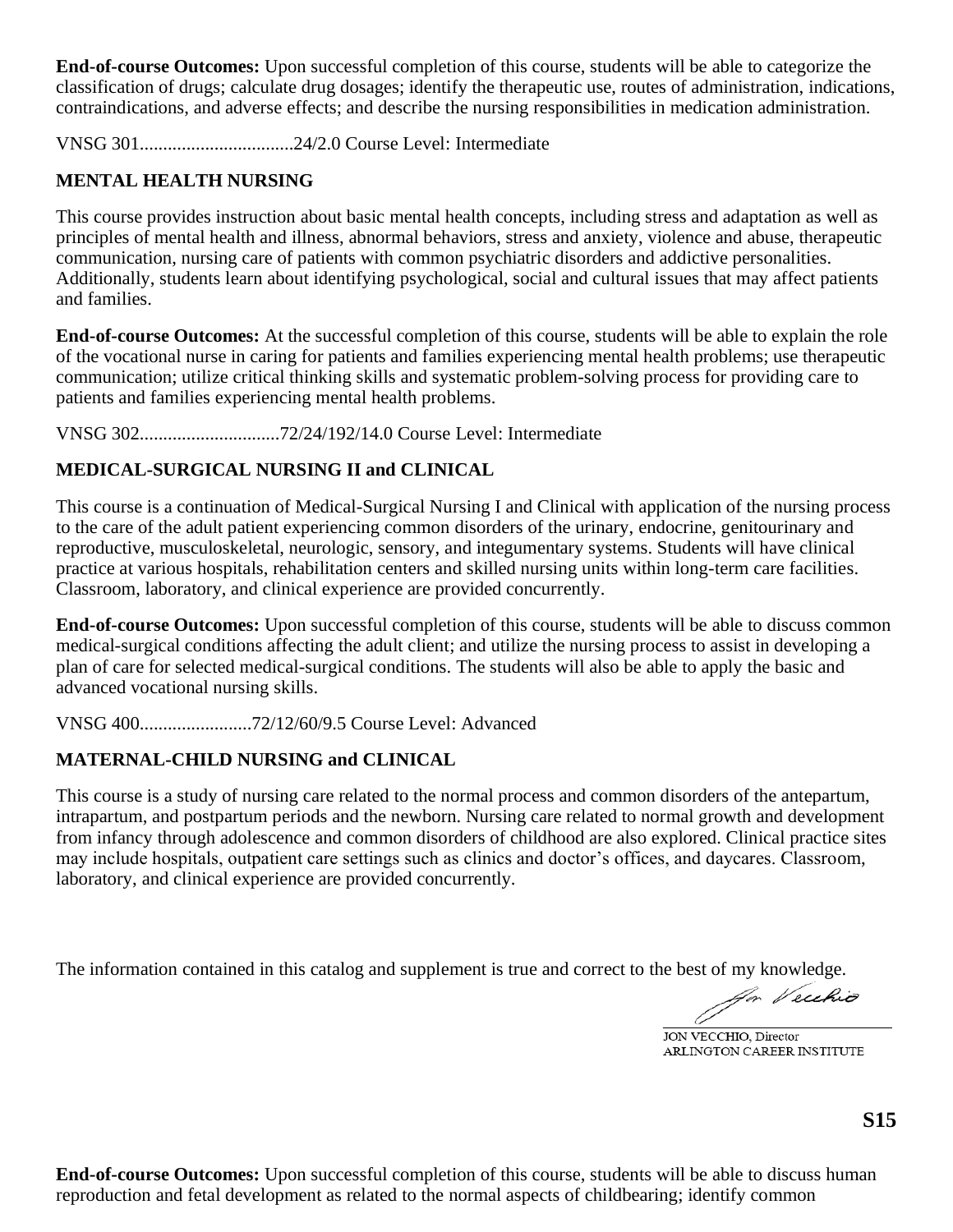complications of the mother and newborn during prenatal, antenatal, and postnatal periods; and relate characteristics of the normal newborn and associated nursing interventions to meet identified healthcare needs utilizing the nursing process, identify psychological and physical changes that occur during normal growth and development of the child, describe patient and family teaching to support normal growth and development, identify the medications used for common disorders of childhood by classification, generic and trade names, routes of administration, usual dosage, side effects, nursing implications and toxic effects, apply the nursing process to pediatric patients experiencing common disorders of childhood, and describe the nursing care for diagnostic tests related to pediatric care.

VNSG 401..........................................36/108/7.0 Course Level: Advanced

# **VOCATIONAL NURSING LEADERSHIP AND CLINICAL**

This course allows students to learn to utilize nursing leadership and management skills as a member of the interdisciplinary health care team. An understanding of the Texas Nurse Practice Act, standards of nursing practice, unprofessional conduct rules, delegation rules and personal career development is acquired. Students will have clinical practice at various long-term care facilities. Classroom and clinical experience are provided concurrently.

**End-of-course Outcomes:** At the successful completion of this course, students will be able describe the role of the licensed vocational nurse in multi-disciplinary settings inclusive of basic principles of leadership and management; discuss the role of professional organizations and regulatory agencies; explain the Texas Board of Nursing Rules and Regulations and the Nurse Practice Act; and identify criteria and appropriate resources for continuing education.

VNSG 402.................................36/3.5 Course Level: Advanced

# **VN CAPSTONE**

This course provides the student with a review of key content from the practical nursing program. Students will identify areas of content mastery and weakness so they can develop a study plan for success on the licensure examination. The process for taking the licensure examination and applying for a Texas nursing license is presented.

**End-of-course Outcomes:** Upon completion of this course, students will be able to implement study techniques and test-taking strategies for the NCLEX-PN; and review core concepts of vocational nursing essential to NCLEX-PN success.

An Vecchio

JON VECCHIO, Director ARLINGTON CAREER INSTITUTE